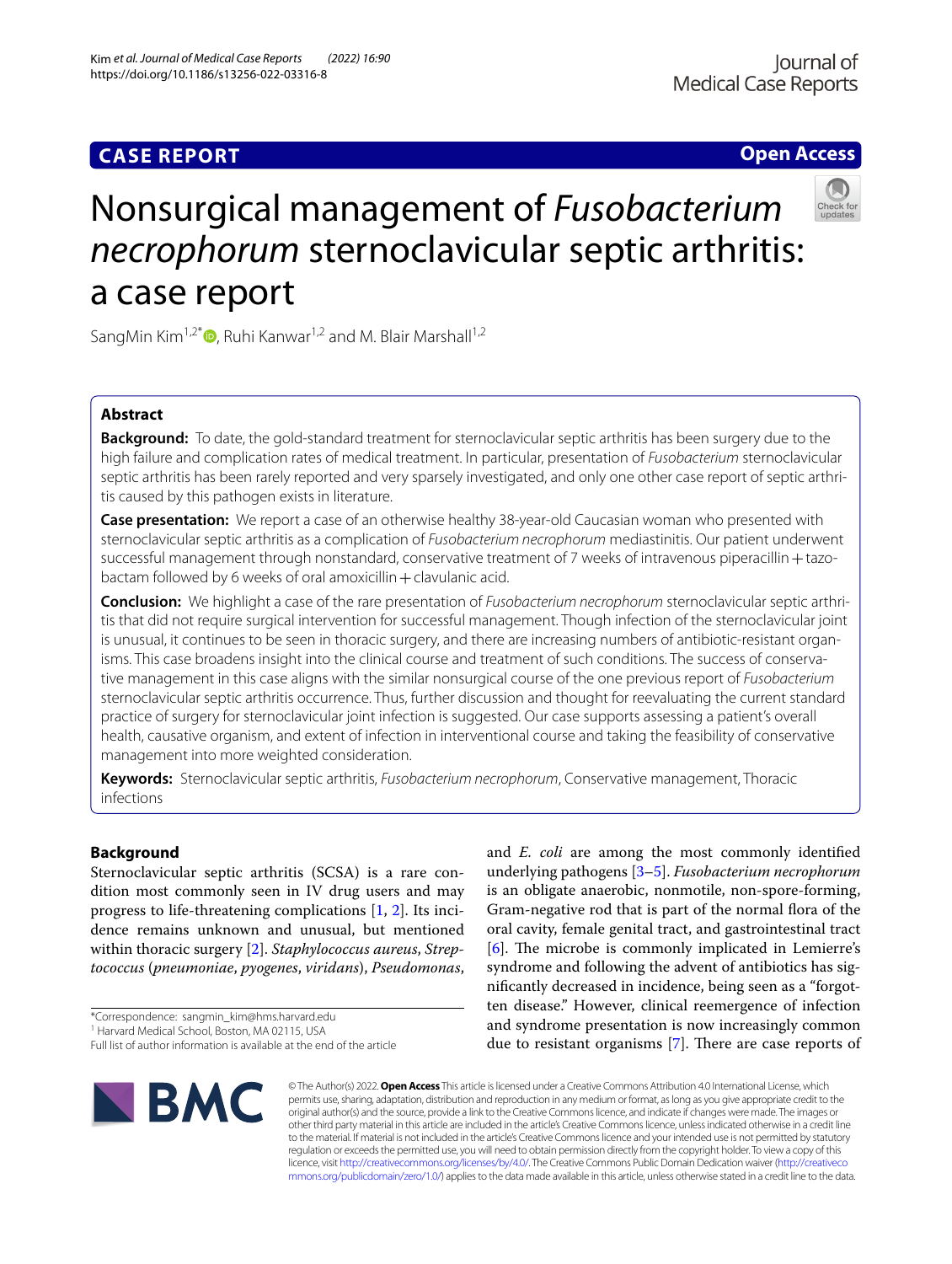*F. necrophorum* causing severe infection in otherwise healthy patients, requiring broad-spectrum antibiotics for its treatment  $[8]$  $[8]$ . To our knowledge, this is the second report of *Fusobacterium necrophorum* sternoclavicular septic arthritis and the frst since 1993 [[9](#page-3-0)]. We aim to broaden available insight into a rare but relevant clinical condition, currently lacking presentation in literature.

Due to limited evidence given its rarity and signifcant risk associated (i.e., osteomyelitis) with failure of conservative treatment, therapeutic strategies to treat *F. necrophorum* SCSA varies widely across providers [[11,](#page-3-1) [15](#page-3-2)]. Although conservative management has been attempted, its failure rate is as high as 83%, with serious associated complications such as osteomyelitis [\[11](#page-3-1)]. In general, SCSA is managed aggressively at most medical centers, and surgical resection involving muscle fap closure is considered its gold-standard treatment.

We present the case of a healthy 38-year-old women presenting with *Fusobacterium necrophorum* sternoclavicular septic arthritis who uniquely elected for nonsurgical intervention based on her favorable clinical presentation and preference. The patient's SCSA was managed effectively with intravenous piperacillin  $+$  tazobactam with subsequent oral amoxicillin + clavulanic acid. Her nonstandard approach was closely monitored through her long-term recovery. The successful management of this case is presented to expand and broaden the prospective treatment course for SCSA.

# **Case presentation**

A 38-year-old Caucasian woman with body mass index (BMI,  $\text{kg/m}^2$ ) of 28.7 kg/m<sup>2</sup> and medical history notable for anxiety, uterine fbroid treated with fbroid embolization, and human papilloma virus infection was transferred from an outside hospital with neck computed tomography (CT) concerning for cervical abscess and septic arthritis of the left sternoclavicular joint. Four days prior to this presentation, she presented to a local urgent care clinic, where she was tested positive for infuenza A and was treated with oseltamivir. While on the therapy, the patient developed acute-onset edema and anterior neck pain, worse upon movement of the neck and the chest. The patient denied any recent trauma, injury, or travel. The patient's physical examination was notable for difuse erythema over neck, upper back, and anterior chest wall with tenderness at the left SC joint, bilateral deltoid muscles, and central sternal area. She was afebrile with temperature of 98.7 °F, and laboratory results were unremarkable with white cell count of  $18 \times 10^9$ /L, hemoglobin level of 7.8 g/dl, and blood urea nitrogen level of 4 mg/dL.

The patient underwent emergent IV antibiotic treatment (piperacillin + tazobactam, 3.375 g, Q6H, IV) with surgical exploration, debridement, and drainage, and the intraoperative cultures grew *Fusobacterium necrophorum*. She recovered and was discharged on postoperative day 7 on oral amoxicillin + clavulanic acid  $(875 \text{ mg} + 125 \text{ mg/day})$  with close follow-up. At time of discharge, she complained of pain in her left shoulder but magnetic resonance imaging (MRI) demonstrated no evidence of septic joints.

Two weeks after discharge, the patient reported ongoing left shoulder pain upon movement with persistent local edema and tenderness in her left chest. CT scan revealed a new erosion at the left clavicular head and the articular surface of the manubrium at the left sternoclavicular joint, suggestive of new septic arthritis. Her examination was notable for well-healed neck incision and mild erythema and swelling of the left sternoclavicular joint with tenderness. The patient was afebrile, and her laboratory results were notable for erythrocyte sedimentation rate of 85, C-reactive protein level of 10.5, and normal white blood cell count. Metronidazole (500 mg/ day) was added to her amoxicillin+clavulanic acid  $(875 \text{ mg} + 125 \text{ mg/day})$  antibiotic regimen.

Three weeks after discharge, the patient presented with worsening chest pain, fever, and chills, worsening pain and swelling over her central chest. Repeat CT showed increased erosions of the left sternoclavicular joint (Fig. [1](#page-1-0)). She was admitted to the hospital, placed on IV antibiotics (pipercillin + tazobactam, 3.375 g, Q6H, IV) and underwent interventional radiology-guided drainage of the left SCSA. She responded well and was discharged with intravenous piperacillin  $+$  tazobactam regimen for  $7$ weeks.

Upon completion of her antibiotic regimen, she was symptom free, with CT showing only minimal residual

<span id="page-1-0"></span>

**Fig. 1** Repeat computed tomography showed increased erosions of the left SC joint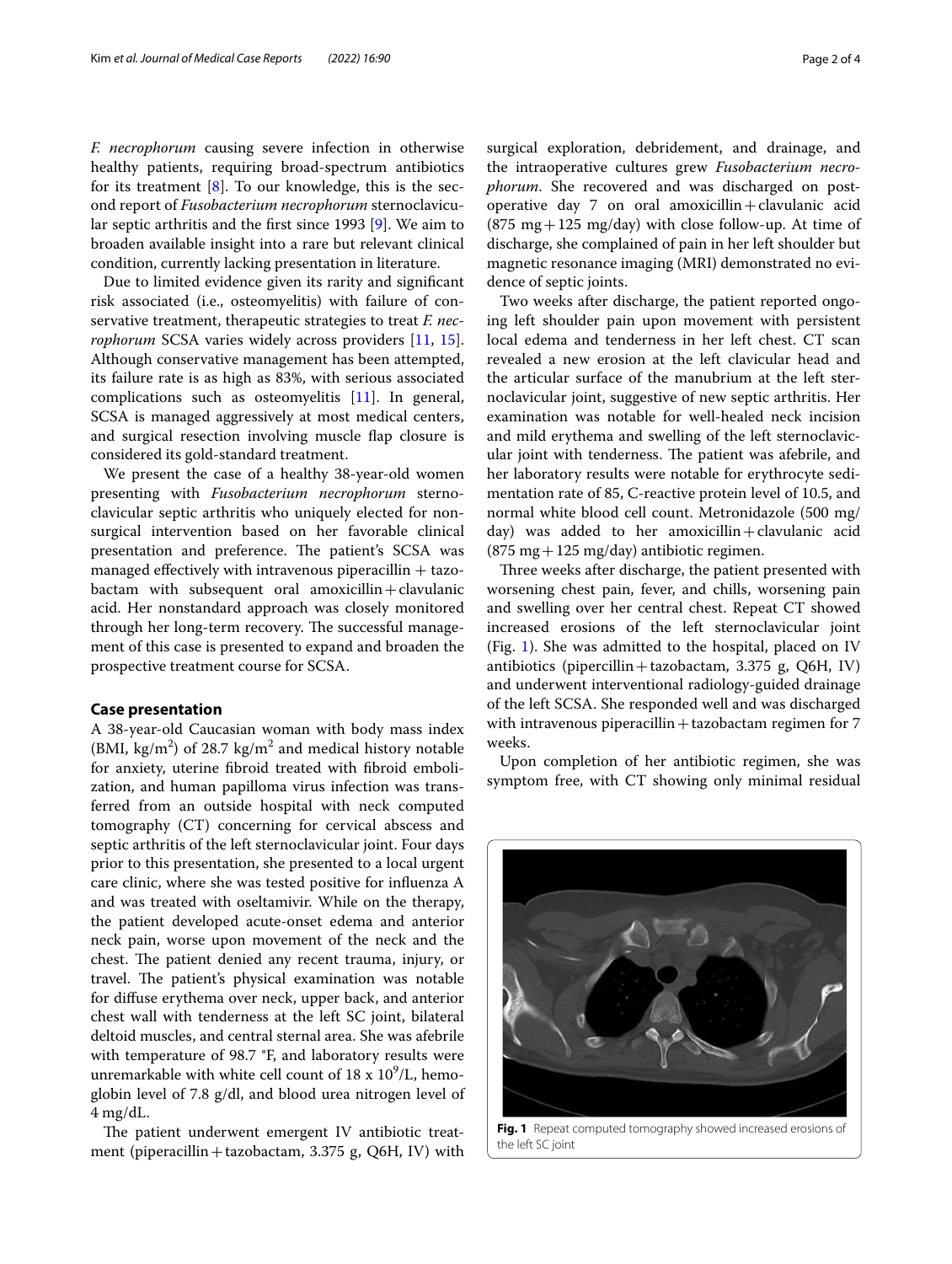fat stranding overlying the left pectoralis muscle. The patient was transitioned to sole oral amoxicillin  $+$  clavulanic acid treatment for additional 6 weeks. The patient remained well, without symptoms for more than a year.

# **Discussion**

This case report describes successful nonsurgical management of *Fusobacterium necrophorum*, a rare but potentially relevant pathogen of interest for SCSA. SCSA management is guided by grading of the severity of signs and symptoms. Three weeks after the initial incision and drainage of the SCSA, our patient presented with grade II SCSA (pain and systemic signs of infammation, joint efusion, and erosion at the sternoclavicular joint), for which surgical treatment is recommended according to Abu *et al*. [[12\]](#page-3-3). However, after careful discussion with the patient and consideration of the overall presentation and health, we opted for successful Interventional-radiology (IR) -guided aspiration and 7 weeks of intravenous piperacillin with peripherally inserted central catheter (PICC) placement (3.375 mg IV q6hr).

This report describes the second case of successful medical management of *F. necrophorum* SCSA. We have identifed three variables in our patient that may account for the sufficiency of medical management: the patient's overall health, the causative organism, and the extent of infection: our patient was young and healthy without risk factors, without osteomyelitis, with *F. necrophorum*. Unlike SCSA caused by other common pathogens such as *Staphylococcus aureus* and *Pseudomonas*, *F. necrophorum* has been demonstrated to respond well to antibiotics [[8\]](#page-2-6).

Conservative management with close follow-up should be considered in healthy patients presenting with isolated SCSA caused by certain select pathogens [[12\]](#page-3-3). We suggest careful consideration of treatment options before proceeding with invasive surgical interventions.

# **Conclusion**

Septic arthritis of sternoclavicular joint is a relatively uncommon infection with signifcant variations in its categorization and management strategies. This report outlines successful nonstandard nonsurgical management of SCSA caused by rare underlying *F. necrophorum* infection in an otherwise healthy female. We identifed three key variables that may be considered regarding medical management of SCSA: patient factors, causative organism, and the extent of infection. We recommend further research and exploration into conservative and multidisciplinary management of isolated *Fusobacterium necrophorum* sternoclavicular septic arthritis in otherwise healthy patients.

## **Abbreviations**

SCSA: Sternoclavicular septic arthritis; MRI: Magnetic resonance imaging; CT: Computed tomography.

#### **Acknowledgement**

None to declare.

## **Authors' contributions**

SK performed the search and writing under guidance from MBM. All authors contributed to designing the research question and helped revise the draft. All authors read and approved the fnal manuscript.

#### **Funding**

This research was carried out without funding.

#### **Availability of data and materials**

Not applicable.

# **Declarations**

#### **Ethics approval and consent to participate**

Ethical approval was not obtained for this case report. Consent to publish the case was obtained from the patient.

#### **Consent for publication**

Written informed consent was obtained from the patient for publication of this case report and any accompanying images. A copy of the written consent is available for review by the Editor-in-Chief of this journal.

## **Competing interests**

The authors have no conficts of interest to declare.

#### **Author details**

<sup>1</sup> Harvard Medical School, Boston, MA 02115, USA. <sup>2</sup> Division of Thoracic Surgery, Department of Surgery, Brigham and Women's Hospital, Harvard Medical School, 75 Francis Street, Boston, MA 02115, USA.

# Received: 27 September 2021 Accepted: 7 February 2022 Published online: 03 March 2022

#### **References**

- <span id="page-2-0"></span>1. Ross JJ, Shamsuddin H. Sternoclavicular septic arthritis: review of 180 cases. Medicine (Baltimore). 2004;83(3):139–48. [https://doi.org/10.1097/](https://doi.org/10.1097/01.md.0000126761.83417.29) [01.md.0000126761.83417.29.](https://doi.org/10.1097/01.md.0000126761.83417.29)
- <span id="page-2-1"></span>2. Carlos GN, Kesler KA, Coleman JJ, Broderick L, Turrentine MW, Brown JW. Aggressive surgical management of sternoclavicular joint infections. J Thorac Cardiovasc Surg. 1997;113(2):242–7. [https://doi.org/10.1016/](https://doi.org/10.1016/S0022-5223(97)70319-2) [S0022-5223\(97\)70319-2](https://doi.org/10.1016/S0022-5223(97)70319-2).
- <span id="page-2-2"></span>3. GhasemiBarghi R, Mirakbari SM. Septic arthritis of sternoclavicular joint: a case report of a rare fnding in injecting drug users. Arch Iran Med. 2010;13(3):248–50.
- 4. Vu TT, Yammine NV, Al-Hakami H, Hier MP, Black MJ. Sternoclavicular joint osteomyelitis following head and neck surgery. Laryngoscope. 2010;120(5):920–3. [https://doi.org/10.1002/lary.20849.](https://doi.org/10.1002/lary.20849)
- <span id="page-2-3"></span>5. Shibayama A, Yoshizaki T, Tamaki M, Goto M, Takahashi T. Pyogenic sternoclavicular arthritis caused by streptococcus agalactiae in an elderly adult with diabetes mellitus. J Am Geriatr Soc. 2016;64(6):1376–7. [https://doi.](https://doi.org/10.1111/jgs.14169) [org/10.1111/jgs.14169](https://doi.org/10.1111/jgs.14169).
- <span id="page-2-4"></span>6. Hagelskjaer Kristensen L, Prag J. Human necrobacillosis, with emphasis on Lemierre's syndrome. Clin Infect Dis. 2000;31(2):524–32. [https://doi.org/](https://doi.org/10.1086/313970) [10.1086/313970.](https://doi.org/10.1086/313970)
- <span id="page-2-5"></span>7. Syed MI, Baring D, Addidle M, Murray C, Adams C. Lemierre syndrome: two cases and a review. Laryngoscope. 2007;117(9):1605–10. [https://doi.](https://doi.org/10.1097/MLG.0b013e318093ee0e) [org/10.1097/MLG.0b013e318093ee0e](https://doi.org/10.1097/MLG.0b013e318093ee0e).
- <span id="page-2-6"></span>8. Hsu YP, Tsai SH, Li LY. Isolated septic arthritis of the hip secondary to *Fusobacterium necrophorum*. Am J Med Sci. 2012;343(3):262–4. [https://](https://doi.org/10.1097/MAJ.0b013e31823a76e6) [doi.org/10.1097/MAJ.0b013e31823a76e6](https://doi.org/10.1097/MAJ.0b013e31823a76e6).